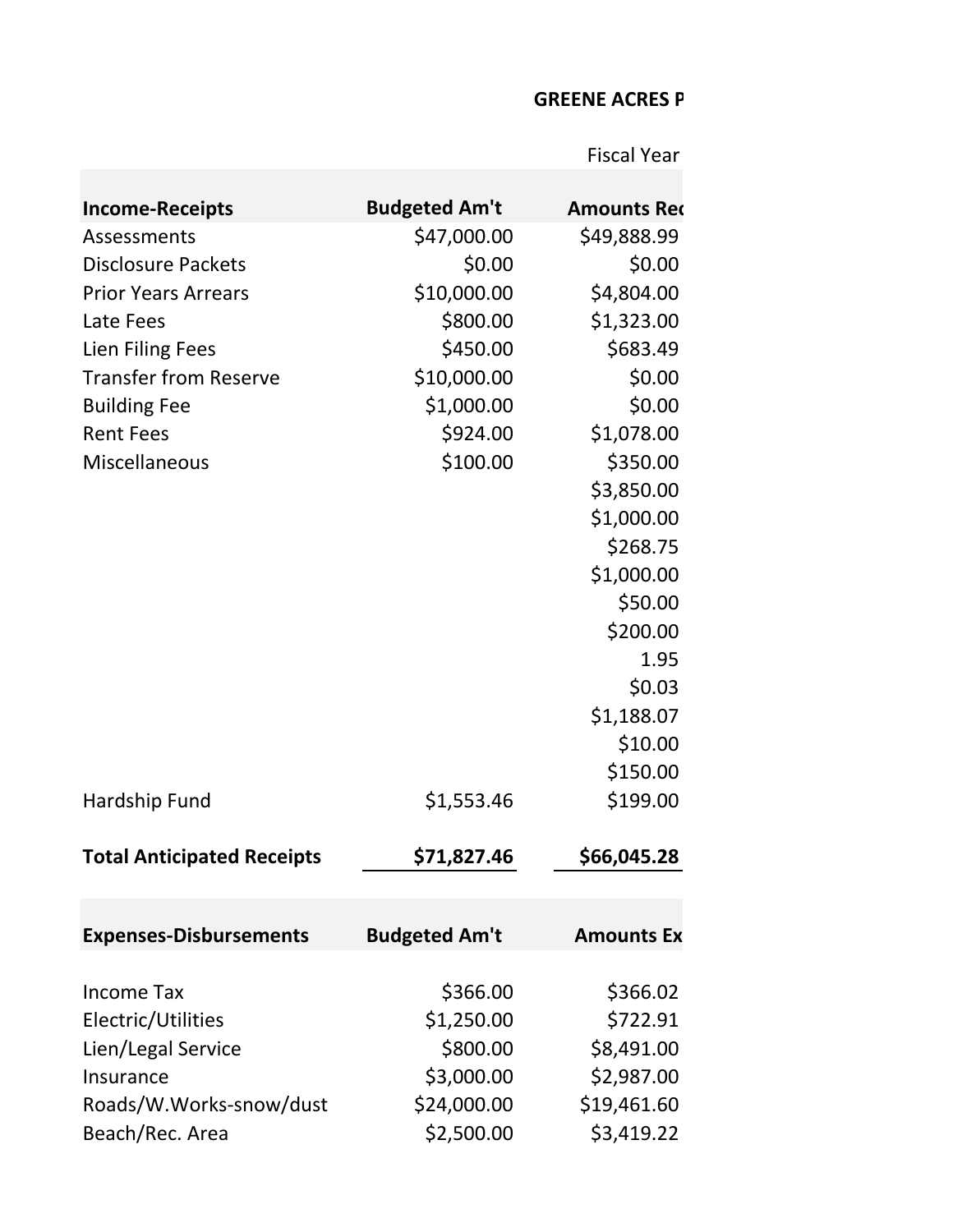| <b>Bath House</b>                 | \$1,400.00  | \$7,330.54  |  |
|-----------------------------------|-------------|-------------|--|
| Records/Communications            | \$3,000.00  | \$1,636.17  |  |
| <b>Property Manager Contract</b>  | \$20,000.00 | \$21,500.00 |  |
| <b>Trans. To Reserve Fund</b>     | \$10,000.00 | \$10,000.00 |  |
| Dam/Lake                          | \$600.00    | \$600.00    |  |
| <b>Misc/Front Entrance</b>        | \$1,500.00  | \$312.18    |  |
|                                   |             | \$754.40    |  |
|                                   |             | \$8,337.49  |  |
|                                   |             | \$0.03      |  |
|                                   |             | \$868.32    |  |
|                                   |             | \$50.00     |  |
| <b>Total Budgeted Expenses</b>    | \$68,416.00 | \$86,836.88 |  |
| <b>Checking Account</b>           |             |             |  |
| Beginning Balance - 7/1/2013      |             | \$51,927.73 |  |
| Revenue                           |             | \$66,045.28 |  |
| Expenditures                      |             | \$86,836.88 |  |
| Ending Balance - 6/30/2014        |             | \$31,136.13 |  |
|                                   |             |             |  |
| <b>Savings/Reserve Account</b>    |             |             |  |
| Beginning Balance - 7/1/2013      |             | \$82,676.76 |  |
| <b>Interest Earned</b>            |             | \$39.80     |  |
| <b>Transfer from Checking</b>     |             | \$10,000.00 |  |
| <b>Ending Balance - 6/30/2014</b> |             | \$92,716.56 |  |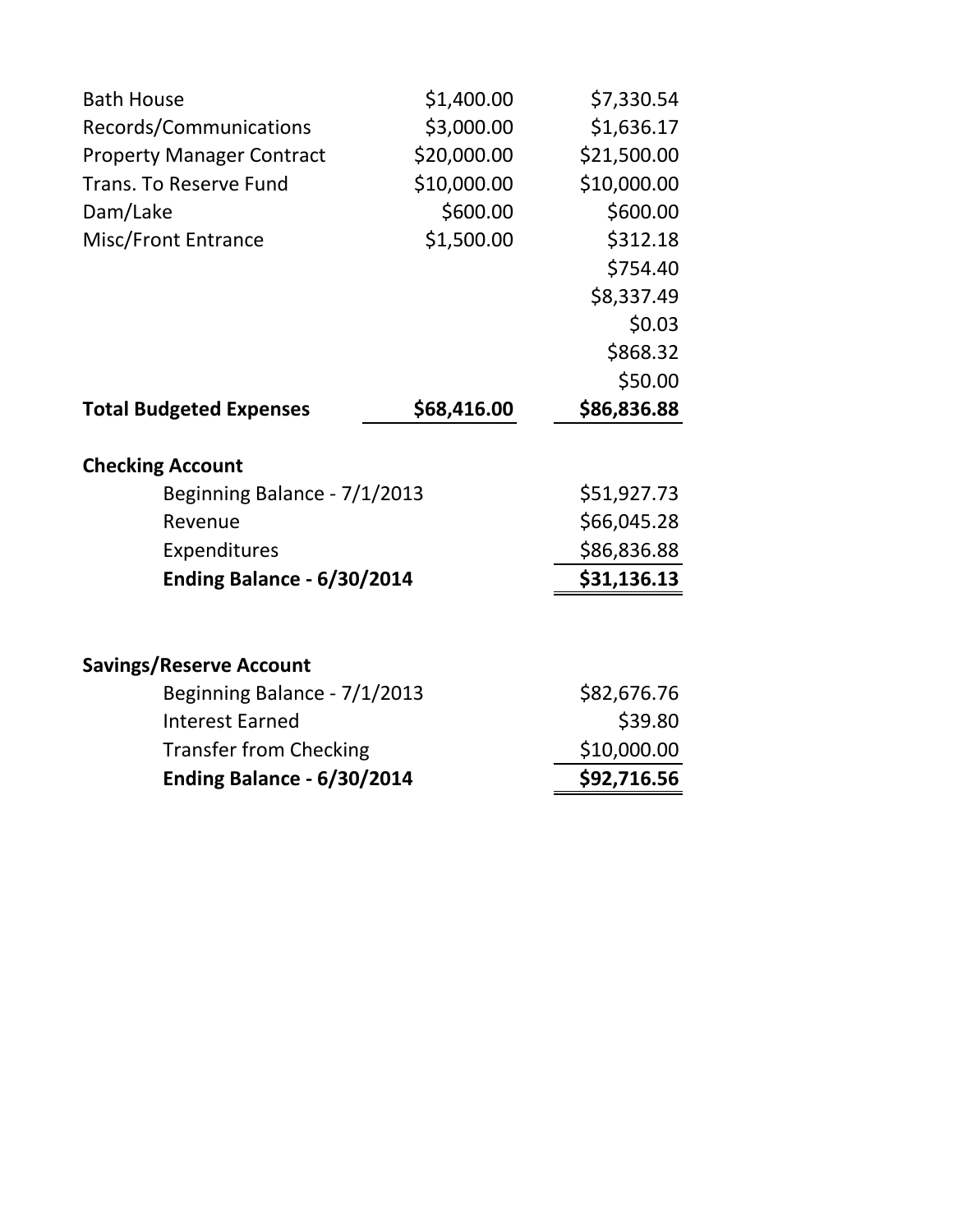## **'ROPERTY OWNERS' ASSOCIATION**

Operating Budget July 1, 2013 to June 30, 2014

## **Amounts Received as of 6/30/2014**

Mailbox Project Donations Dam Grant Early Rental Fine Newsletter Ads Reimb. From Rappahannock Electric Reimb. From W.Baugher Boat Rack Rental Fees Pay Pal set up fee reimbursement Bank Deposit-extra amount included by bank Refund from extra payment for dam repair loan Bumper Strip Sale Gate Pass Replacements \$1,752.46 Balance of Hardship Fund

**Amounts Expended as of 6/30/14**